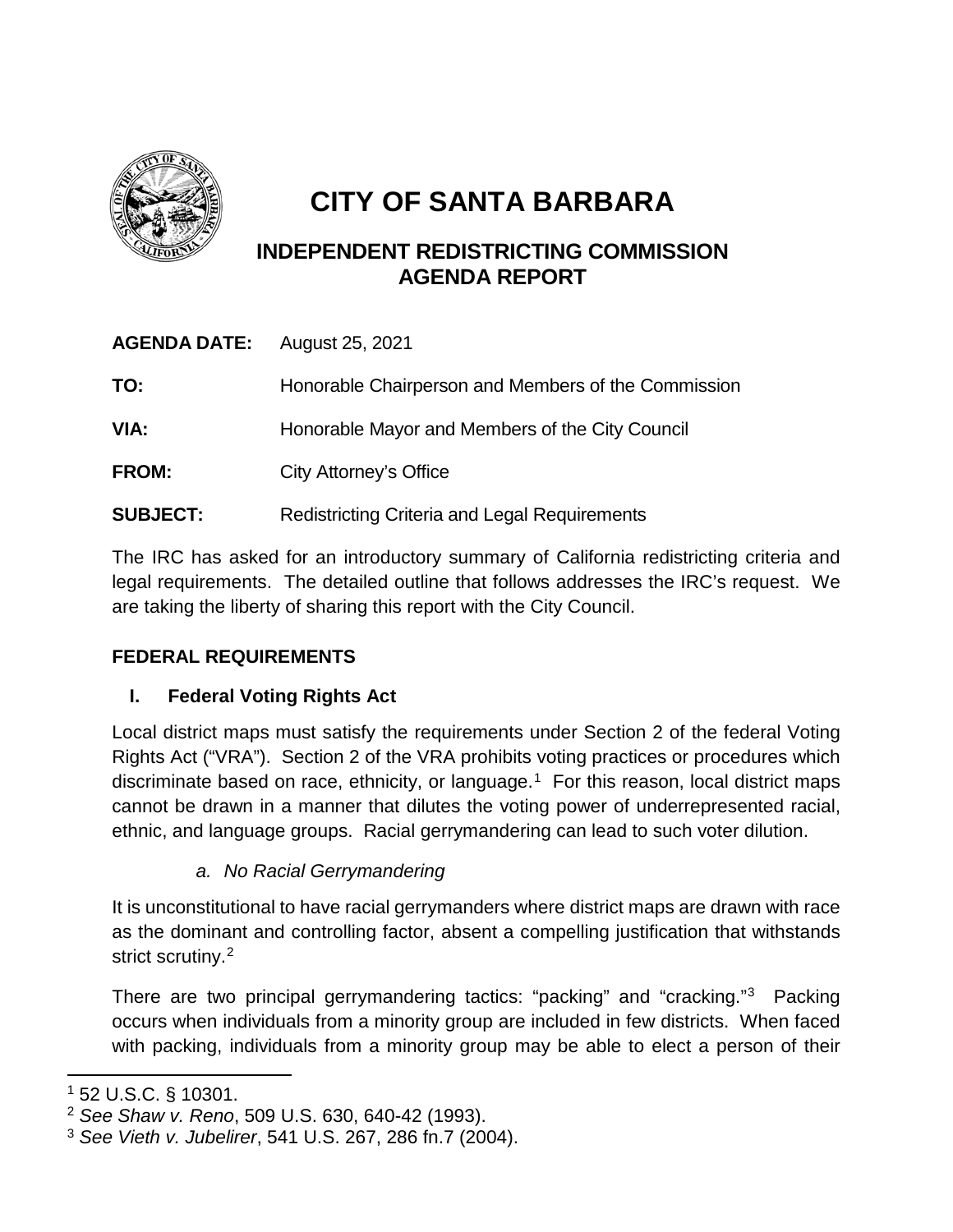choosing in few districts. Cracking refers to when individuals from a minority group are spread across districts. As a result of cracking, individuals from a minority group will not have enough voting power to elect a person of their choosing in any district.

#### *b. Gingles and Senate Factors*

District line drawing must ensure compliance with Section 2 of the VRA to avoid a successful challenge using the "*Gingles*" factors. In *Thornburg v. Gingles*[4](#page-1-0), the Supreme Court nullified multi-member districts in a North Carolina redistricting plan. The Court identified three criteria – the "*Gingles* factors" – for identifying racial voter dilution under Section 2 of the VRA.<sup>5</sup> The Court examined:

(1) whether the minority group was a majority in a geographically compact district;

(2) whether the minority group is politically cohesive; and

(3) whether the majority votes sufficiently as a block such that it defeats the minority's preferred candidate.<sup>[6](#page-1-2)[7](#page-1-3)</sup>

To fully satisfy the third factor inquiry, the "Senate Factors" must also be considered.<sup>[8](#page-1-4)</sup> The Senate Factors are a non-exhaustive list of factors set forth in a Senate Judiciary Committee Majority Report included in an amendment to Section 2 of the VRA, which helps assess the totality of the circumstances.<sup>[9](#page-1-5)</sup> These factors include questions such as whether the minority group has faced voter discrimination and whether the group continues to bear the effects of past discrimination.[10](#page-1-6)

l

<span id="page-1-0"></span><sup>4</sup> 478 U.S. 30 (1986).

<span id="page-1-1"></span><sup>5</sup> *Id.* at 49-51.

<span id="page-1-2"></span>

<span id="page-1-3"></span><sup>&</sup>lt;sup>7</sup> The creation of majority-minority districts could be required under Section 2 of the VRA where a minority group could form a majority in a legal single member district. *Bartlett v. Strickland*, 556 U.S. 1, 13 (2009) (quoting *Voinovich v. Quilter*, 507 U.S. 146, 154-55 (1993) ("Placing black voters in a district in which they constitute a sizeable and therefore 'safe' majority ensures that they are able to elect their candidate of choice")).

<span id="page-1-4"></span><sup>8</sup> *Wright v. Sumter Cty. Bd. of Elections & Registration*, 301 F. Supp. 3d 1297, 1312 (M.D. Ga. 2018) (citing *Gingles*, 478 U.S. at 37-38); S. Rep. No. 97-417 (1982).

<span id="page-1-6"></span><span id="page-1-5"></span><sup>&</sup>lt;sup>9</sup> S. Rep. No. 97-417 (1982).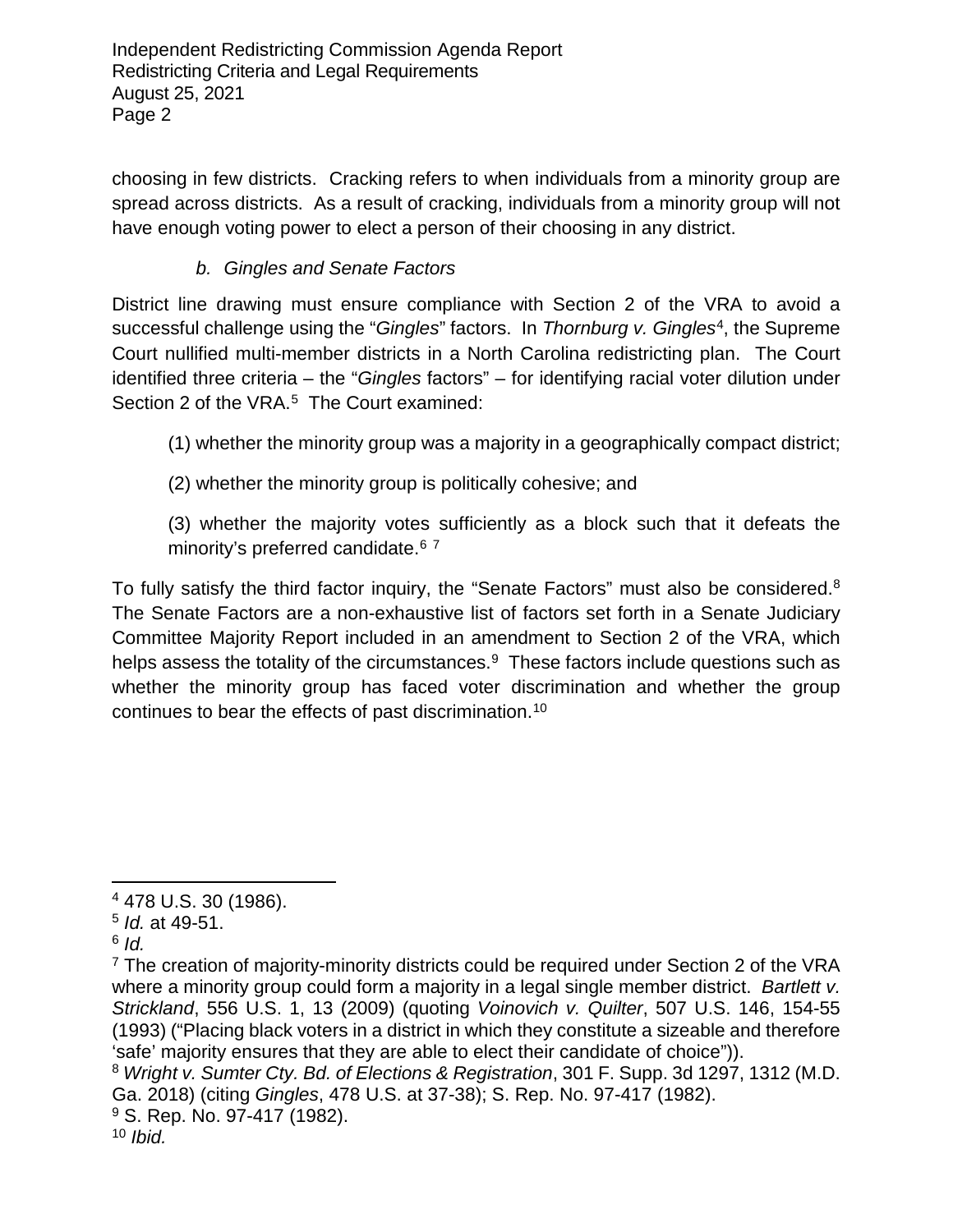#### **II. Equal Population**

State legislative districts and local districts are required to be "substantially" equal in population, which allows some deviation.[11](#page-2-0) Generally, deviations between the largest and smallest district of up to ten percent will be presumed constitutional, but can be proven to be unconstitutional.<sup>[12](#page-2-1)</sup> It is rare for maps with total deviations above ten percent to be justified.<sup>[13](#page-2-2)</sup>

## **CALIFORNIA REQUIREMENTS**

## **I. California Elections Code**

District maps must comply with the criteria in Elections Code Sections 21500(c), 21601(c), and 21621(c).

## *a. Contiguity*

Contiguity is a traditional redistricting principle.[14](#page-2-3) A contiguous district is one in which all parts of the district are in physical contact with another part of the same district. The California Elections Code has clarified:

"Areas that meet only at the points of adjoining corners are not contiguous. Areas that are separated by water and not connected by a bridge, tunnel, or regular ferry service are not contiguous."<sup>[15](#page-2-4)</sup>

## *b. Communities of Interest*

Preserving communities of interest is another traditional redistricting principle.<sup>[16](#page-2-5)</sup> A community of interest is a group of people with a common interest, such as interests, cultures, histories, languages, and values. The California Elections Code describes as a community of interest as:

". . . a population that shares common social or economic interest that should be included within a single supervisorial district for purposes of its effective and fair

 $\overline{\phantom{a}}$ 

<span id="page-2-0"></span><sup>11</sup> *See Reynolds v. Sims*, 377 U.S. 533, 579-80 (1964).

<span id="page-2-1"></span><sup>12</sup> *White v. Regester*, 412 U.S. 755, 764 (1973).

<span id="page-2-2"></span><sup>13</sup> *Mahan v. Howell*, 410 U.S. 315, 325 (1973) (affirming deviation of 16.4 percent where the deviation was "based on legitimate considerations incident to the effectuation of a rational state policy").

<span id="page-2-3"></span><sup>14</sup> *See Reno*, 509 U.S. at 647.

<span id="page-2-4"></span><sup>15</sup> Cal. Elec. Code § 21500(c)(1) (counties); *id.* § 21601(c)(1) (general law cities); *id.* § 21621(c) (1) (charter cities).

<span id="page-2-5"></span><sup>16</sup> *Bush v. Vera*, 517 U.S. 952, 977 (1996).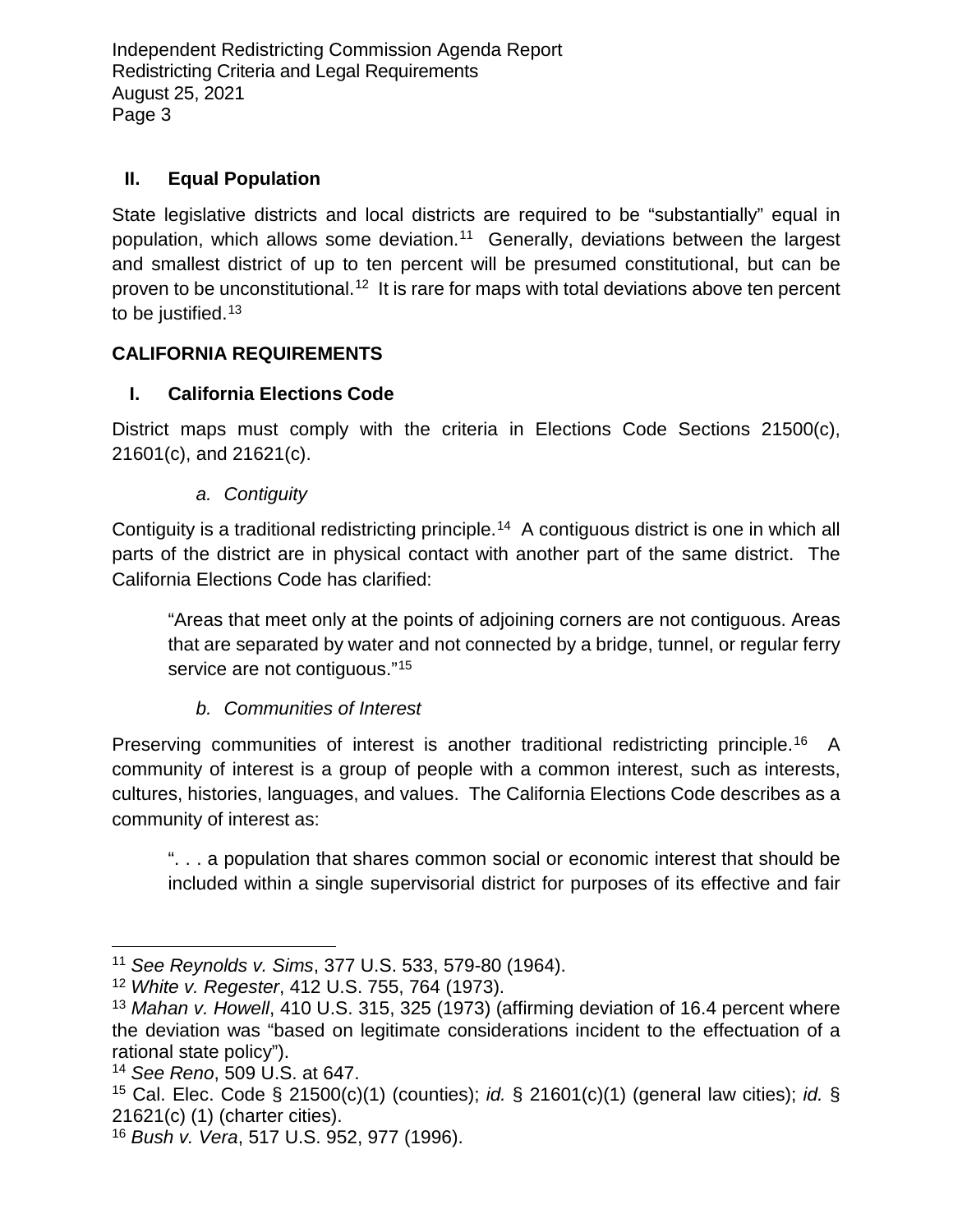> representation. Communities of interest do not include relationships with political parties, incumbents, or political candidates."[17](#page-3-0)

#### *c. Easily Identifiable Boundaries*

Another traditional redistricting principle is for district boundaries to be easily identifiable and understandable by residents.<sup>18</sup> The California Elections Code elaborates:

"To the extent practicable, council districts shall be bounded by natural and artificial barriers, by streets, or by the boundaries of the city."[19](#page-3-2)

*d. Compactness* 

 $\overline{\phantom{a}}$ 

A district is compact when residents within a district live near each other rather than being bypassed for people who live further away. The majority of courts determine whether a district is compact by a visual inspection.<sup>20</sup> Some courts have a mathematical approach, such as the Reock test, which calculates the ratio of the area of the district to the area of the minimum enclosing circle for the district.<sup>[21](#page-3-4)</sup> The California Elections Code describes compactness:

"To the extent practicable, and where it does not conflict with the preceding criteria in this subdivision, supervisorial districts shall be drawn to encourage geographical compactness in a manner that nearby areas of population are not bypassed in favor of more distant populations"[22](#page-3-5)

#### *e. Shall Not Favor Or Discriminate Against A Political Party*

Lastly, council districts should not be drawn for the purpose of favoring or discriminating against a political party.[23](#page-3-6)

<span id="page-3-0"></span><sup>17</sup> Cal. Elec. Code § 21500(c)(2); *see also id.* § 21601(c)(2) (general law cities); *id.* § 21621(c)(2) (chartered cities).

<span id="page-3-1"></span><sup>18</sup> Cal. Elec. Code § 21500(c)(4); *see also id.* § 21601(c)(3) (general law cities); *id.* § 21621(c)(3) (charter cities).

<span id="page-3-2"></span><sup>19</sup> Cal. Elec. Code § 21500(c)(4); *see also id.* § 21601(c)(3) (general law cities); *id.* § 21621(c)(3) (charter cities).

<span id="page-3-3"></span><sup>20</sup> *Montes v. City of Yakima*, 40 F. Supp. 3d 1377, 1393 (E.D. Wash. 2014); *Cuthair v. Montezuma-Cort*ez, Colo. Sch. Dist., 7 F. Supp. 2d 1152, 1167 (D. Colo. 1998). <sup>21</sup> *Montes*, 40 F. Supp. 3d at 1396.

<span id="page-3-5"></span><span id="page-3-4"></span><sup>22</sup> Cal. Elec. Code § 21500(c)(5); *see also id.* § 21601(c)(4) (general law cities); *id.* § 21621(c)(4) (charter cities).

<span id="page-3-6"></span><sup>23</sup> Cal. Elec. Code § 21500(d); *see also id.* § 21601(d) (general law cities); *id.* § 21621(d) (charter cities).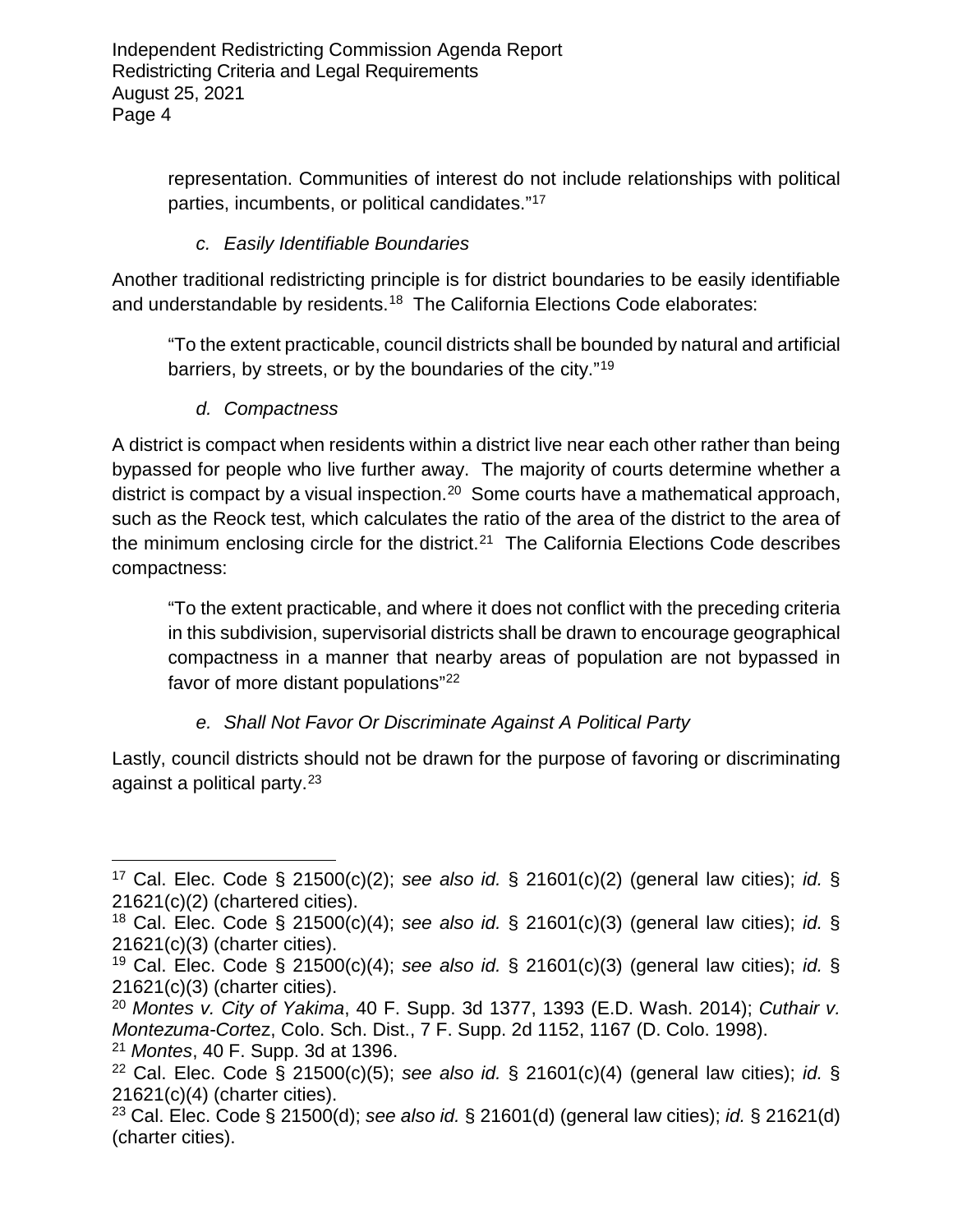#### **II. California FAIR MAPS Act/AB 849**

The California Fair and Inclusive Redistricting for Municipalities and Political Subdivisions (FAIR MAPS) Act requires compliance with the United States Constitution, the California Constitution, and the Federal VRA.[24](#page-4-0) The Act prioritizes traditional redistricting principles<sup>[25](#page-4-1)</sup> as follows:

- 1. Contiguity
- 2. Communities of interest
- 3. Preservation of cities and census designated places
- 4. Easily identifiable boundaries
- 5. Compactness

Further, the Act also requires cities to engage communities in the redistricting process by holding public hearings and/or workshops, and conducting public outreach.<sup>26</sup>

#### **III. AB 1276**

AB 1276 modified AB 849 such that including the total population is mandatory, except that incarcerated persons can only count in certain circumstances.<sup>27</sup> The total population must be based on the last census.<sup>[28](#page-4-4)</sup> Draft maps must include the total population, citizen voting age population, and racial and ethnic characteristics of the citizen voting age population for each district if available.[29](#page-4-5)

AB 1276 provided that a chartered city would be exempt from the mandatory criteria in AB 1276 if the city had adopted comprehensive or exclusive redistricting criteria.<sup>[30](#page-4-6)</sup> This means that the city's charter either excludes the consideration of redistricting criteria other than those identified in the city charter, or that the city's charter provides two or more traditional criteria for redistricting other than the requirement that districts be equal in population.[31](#page-4-7) The City of Santa Barbara's Charter does not include comprehensive or exclusive redistricting criteria, thus AB 1276 applies.<sup>[32](#page-4-8)</sup>

<span id="page-4-7"></span> $31$  *Id.* 

<span id="page-4-0"></span> $\overline{\phantom{a}}$  $24$  Cal. Elec. Code § 21500(b).

<span id="page-4-1"></span> $25$  Cal. Elec. Code § 21500(c).

<span id="page-4-2"></span><sup>26</sup> Cal. Elec. Code §§ 21500; 21507.1; 21508.

<span id="page-4-3"></span><sup>27</sup> *See* Elec. Code §§ 21500(a); 21601(a) (general law cities); 21621(a) (charter cities).

<span id="page-4-4"></span><sup>28</sup> *Id.*

<span id="page-4-5"></span><sup>&</sup>lt;sup>29</sup> Cal. Elec. Code § 21508(d)(2) (counties); § 21608(d)(2); § 21628(d)(2) (charter cities).

<span id="page-4-6"></span><sup>30</sup> Cal. Elec. Code § 21621(e).

<span id="page-4-8"></span><sup>32</sup> *See* Charter of the City of Santa Barbara, § 1301.